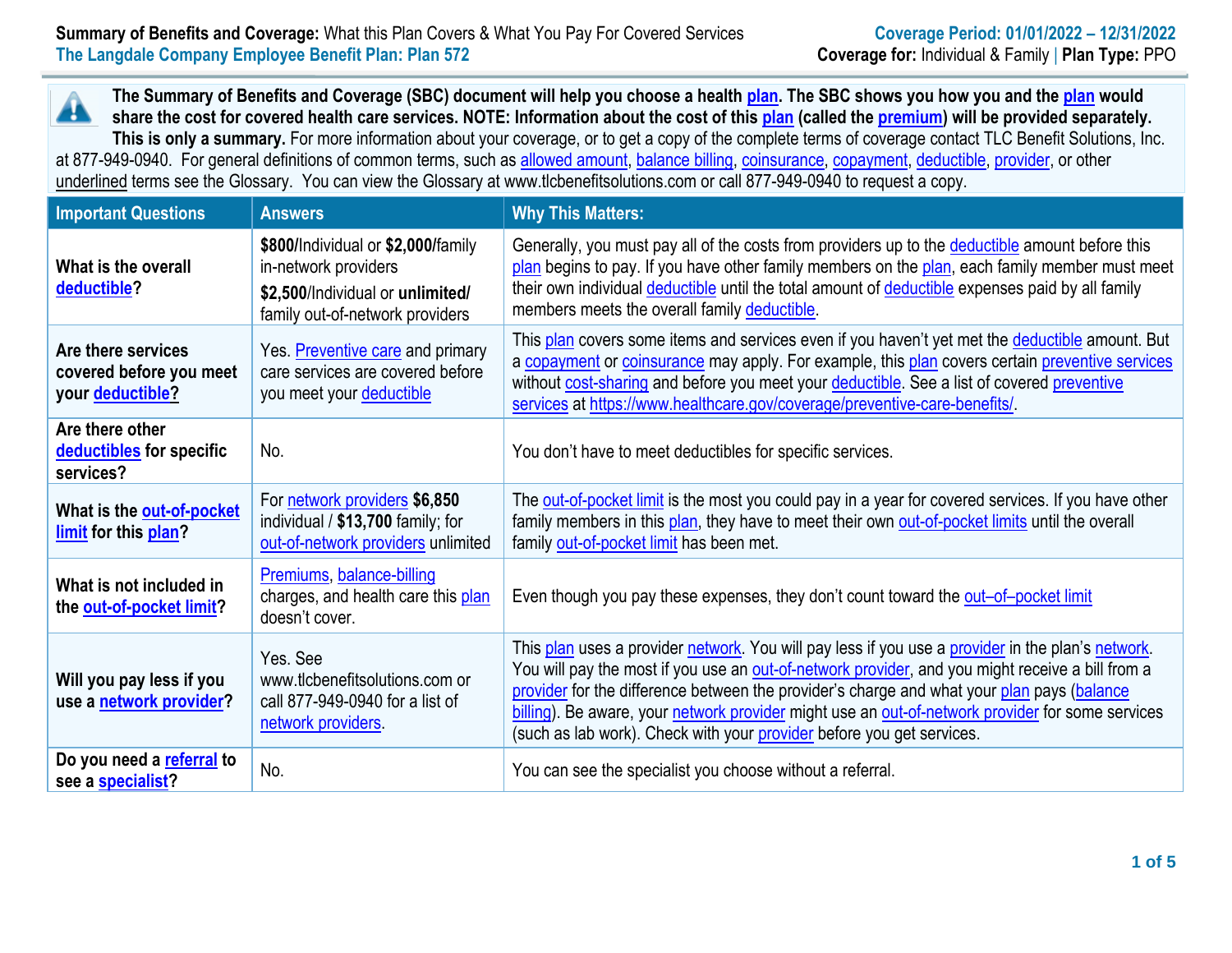All **[copayment](https://www.healthcare.gov/sbc-glossary/#copayment)** and **[coinsurance](https://www.healthcare.gov/sbc-glossary/#coinsurance)** costs shown in this chart are after your **[deductible](https://www.healthcare.gov/sbc-glossary/#deductible)** has been met, if a **[deductible](https://www.healthcare.gov/sbc-glossary/#deductible)** applies.

|                                                                                                                                                  |                                                     | <b>What You Will Pay</b>                                                                                                                                                     |                                                                        |                                                                                                                                                                                                                                                                                                   |  |
|--------------------------------------------------------------------------------------------------------------------------------------------------|-----------------------------------------------------|------------------------------------------------------------------------------------------------------------------------------------------------------------------------------|------------------------------------------------------------------------|---------------------------------------------------------------------------------------------------------------------------------------------------------------------------------------------------------------------------------------------------------------------------------------------------|--|
| <b>Common</b><br><b>Medical Event</b>                                                                                                            | <b>Services You May Need</b>                        | <b>Network Provider</b><br>(You will pay the least)                                                                                                                          | <b>Out-of-Network</b><br><b>Provider</b><br>(You will pay the<br>most) | <b>Limitations, Exceptions, &amp; Other Important</b><br><b>Information</b>                                                                                                                                                                                                                       |  |
|                                                                                                                                                  | Primary care visit to treat an<br>injury or illness | \$25 copay/office visit and<br>deductible and 20% coinsurance<br>for other outpatient services                                                                               | 50% coinsurance                                                        | Coverage is limited to one (1) visit per day.                                                                                                                                                                                                                                                     |  |
| If you visit a health<br>care provider's office<br>or clinic                                                                                     | <b>Specialist visit</b>                             | \$50 copay/visit                                                                                                                                                             | 50% coinsurance                                                        | Chiropractic services are limited to 20 visits<br>per year. Acupuncture services are limited to<br>10 visits per year.                                                                                                                                                                            |  |
|                                                                                                                                                  | Preventive care/screening/<br>immunization          | No charge                                                                                                                                                                    | 50% coinsurance                                                        | You may have to pay for services that aren't<br>preventive. Ask your provider if the services<br>you need are preventive. Then check what<br>your plan will pay for.                                                                                                                              |  |
| If you have a test                                                                                                                               | Diagnostic test (x-ray, blood<br>work)              | 20% coinsurance                                                                                                                                                              | 50% coinsurance                                                        | Preauthorization may be required                                                                                                                                                                                                                                                                  |  |
|                                                                                                                                                  | Imaging (CT/PET scans, MRIs)                        | 20% coinsurance                                                                                                                                                              | 50% coinsurance                                                        | <b>Preauthorization</b> may be required                                                                                                                                                                                                                                                           |  |
| If you need drugs to                                                                                                                             | Generic drugs                                       | \$15 copay/ prescription<br>(retail order)<br>\$45 copay/ prescription<br>(retail 90 network)                                                                                | Non-Preferred<br>Provider:<br>$$25$ copay/<br>31-day supply            | Covers up to a 34-day supply or 90-day<br>(retail prescription);<br>Disease Management members pay \$10 and<br>\$30, respectively (Network Provider).<br>Diabetes Management members pay \$0<br>through the FiveStar Telehealth Clinic.                                                           |  |
| treat your illness or<br>condition<br>More information about<br>prescription drug<br>coverage is available at<br>www.tlcbenefitsolutions.<br>com | Preferred brand drugs                               | \$40 copay or 20% coinsurance<br>(Greater Amount)/<br>prescription (retail order)<br>\$120 copay or 20% coinsurance<br>(Greater Amount)/ prescription<br>(retail 90 network) | Non-Preferred<br>Provider:<br>\$50 copay or 20%<br>/31-day supply      | Covers up to a 34-day supply or 90-day (retail<br>prescription);<br>Therapy Class Restrictions Apply.<br>Disease Management members pay \$30 (or<br>20%) and \$90 (or 20%), respectively (Network<br>Provider).<br>Diabetes Management members pay \$0<br>through the FiveStar Telehealth Clinic. |  |
|                                                                                                                                                  | Non-preferred brand drugs                           | \$75 copay or 30% coinsurance<br>(Greater Amount)/<br>prescription (retail order)                                                                                            | Non-Preferred<br>Provider:<br>\$90 copay or 30%<br>/31-day supply      | Covers up to a 34-day supply or 90-day (retail<br>prescription).<br>Therapy Class Restrictions Apply.<br>Disease Management members pay the                                                                                                                                                       |  |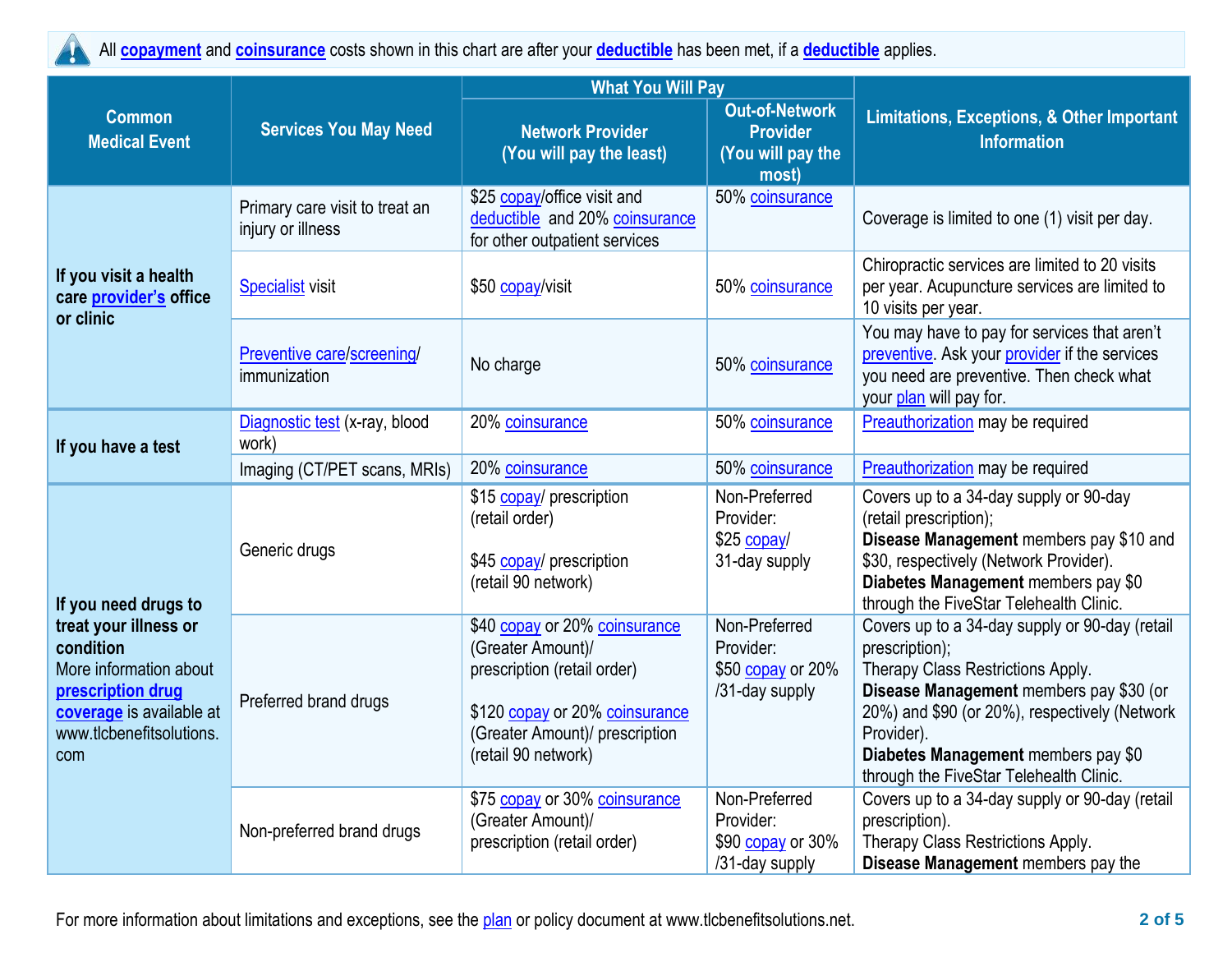|                                                                  |                                                   | <b>What You Will Pay</b>                                                                |                                                                        |                                                                                                |  |
|------------------------------------------------------------------|---------------------------------------------------|-----------------------------------------------------------------------------------------|------------------------------------------------------------------------|------------------------------------------------------------------------------------------------|--|
| <b>Common</b><br><b>Medical Event</b>                            | <b>Services You May Need</b>                      | <b>Network Provider</b><br>(You will pay the least)                                     | <b>Out-of-Network</b><br><b>Provider</b><br>(You will pay the<br>most) | Limitations, Exceptions, & Other Important<br><b>Information</b>                               |  |
|                                                                  |                                                   | \$225 copay or 30% coinsurance<br>(Greater Amount)/ prescription<br>(retail 90 network) |                                                                        | same amount.<br>Diabetes Management members pay \$0<br>through the FiveStar Telehealth Clinic. |  |
|                                                                  | <b>Specialty drugs</b>                            | <b>Not Covered</b>                                                                      | Not Covered                                                            | Specialty Concierge services available                                                         |  |
| If you have outpatient                                           | Facility fee (e.g., ambulatory<br>surgery center) | 20% coinsurance                                                                         | 20% coinsurance                                                        | <b>Preauthorization</b> is required                                                            |  |
| surgery                                                          | Physician/surgeon fees                            | 20% coinsurance                                                                         | 50% coinsurance                                                        | <b>Preauthorization</b> is required                                                            |  |
|                                                                  | <b>Emergency room care</b>                        | \$200/day copay                                                                         | \$200/day copay                                                        | None                                                                                           |  |
| If you need immediate<br>medical attention                       | <b>Emergency medical</b><br>transportation        | 20% coinsurance                                                                         | 20% coinsurance                                                        | None                                                                                           |  |
|                                                                  | <b>Urgent care</b>                                | \$50 copay/visit                                                                        | 50% coinsurance                                                        | None                                                                                           |  |
| If you have a hospital                                           | Facility fee (e.g., hospital room)                | 20% coinsurance                                                                         | 20% coinsurance                                                        | <b>Preauthorization</b> is required                                                            |  |
| stay                                                             | Physician/surgeon fees                            | 20% coinsurance                                                                         | 50% coinsurance                                                        | None                                                                                           |  |
| If you need mental<br>health, behavioral<br>health, or substance | <b>Outpatient services</b>                        | \$25 copay/office visit and 20%<br>coinsurance for other outpatient<br>services         | 50% coinsurance<br>20% coinsurance<br>for Facility fee                 | None                                                                                           |  |
| abuse services                                                   | Inpatient services                                | 20% coinsurance                                                                         | 20% coinsurance                                                        | <b>Preauthorization</b> is required                                                            |  |
|                                                                  | Office visits                                     | \$50 copay/visit                                                                        | 50% coinsurance                                                        | Cost sharing does not apply to certain<br>preventive services.                                 |  |
| If you are pregnant                                              | Childbirth/delivery professional<br>services      | 20% coinsurance                                                                         | 50% coinsurance                                                        | None                                                                                           |  |
|                                                                  | Childbirth/delivery facility<br>services          | 20% coinsurance                                                                         | 20% coinsurance                                                        | <b>Preauthorization</b> is required for longer than<br>expected stays                          |  |
|                                                                  | Home health care                                  | 20% coinsurance                                                                         | 50% coinsurance                                                        | 1 visit/day and 120 days/year. Prior<br>Authorization is required                              |  |
| If you need help                                                 | <b>Rehabilitation services</b>                    | 20% coinsurance                                                                         | 50% coinsurance                                                        | Preauthorization is required                                                                   |  |
| recovering or have                                               | <b>Habilitation services</b>                      | 20% coinsurance                                                                         | 50% coinsurance                                                        | Preauthorization is required                                                                   |  |
| other special health                                             | <b>Skilled nursing care</b>                       | 20% coinsurance                                                                         | 50% coinsurance                                                        | 120 days/year. Preauthorization is required                                                    |  |
| needs                                                            | Durable medical equipment                         | 20% coinsurance                                                                         | 50% coinsurance                                                        | Preauthorization may be required                                                               |  |
|                                                                  | <b>Hospice services</b>                           | No Charge (Includes Home<br>Health by Hospice)                                          | 20% coinsurance                                                        | 30 day/benefit period. Preauthorization is<br>required                                         |  |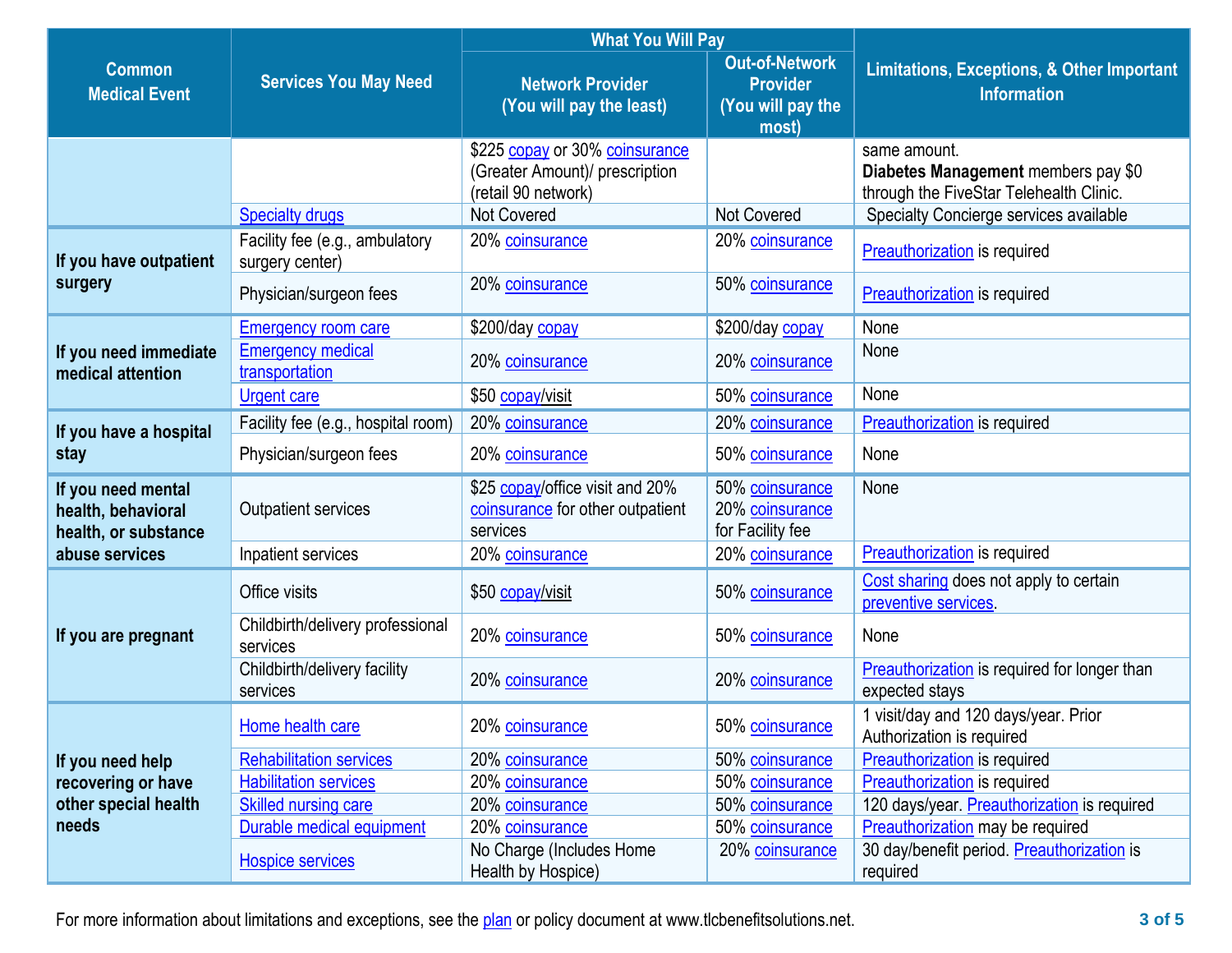|                                           |                              | <b>What You Will Pay</b>                            |                                                                        |                                                                  |  |
|-------------------------------------------|------------------------------|-----------------------------------------------------|------------------------------------------------------------------------|------------------------------------------------------------------|--|
| <b>Common</b><br><b>Medical Event</b>     | <b>Services You May Need</b> | <b>Network Provider</b><br>(You will pay the least) | <b>Out-of-Network</b><br><b>Provider</b><br>(You will pay the<br>most) | Limitations, Exceptions, & Other Important<br><b>Information</b> |  |
|                                           | Children's eye exam          | Not covered                                         | Not covered                                                            | None                                                             |  |
| If your child needs<br>dental or eye care | Children's glasses           | Not covered                                         | Not covered                                                            | None                                                             |  |
|                                           | Children's dental check-up   | Not covered                                         | Not covered                                                            | None                                                             |  |

### **Excluded Services & Other Covered Services:**

| Services Your Plan Generally Does NOT Cover (Check your policy or plan document for more information and a list of any other excluded services.) |                                                                                 |  |                                                                                    |           |                                                       |  |  |
|--------------------------------------------------------------------------------------------------------------------------------------------------|---------------------------------------------------------------------------------|--|------------------------------------------------------------------------------------|-----------|-------------------------------------------------------|--|--|
|                                                                                                                                                  | Bariatric Surgery (with the exception of<br>approved Gastric Sleeve procedures) |  | Hearing Aids (with the exception of hearing aids for children<br>age 18 and under) | $\bullet$ | Non-emergency Care when traveling<br>outside the U.S. |  |  |
|                                                                                                                                                  | <b>Cosmetic Surgery</b>                                                         |  | Home Health Aide, when not provided by Hospice                                     |           | <b>Private-duty Nursing</b>                           |  |  |
|                                                                                                                                                  | Dental Care                                                                     |  | <b>Infertility Treatment</b>                                                       |           | Routine Eye Care                                      |  |  |
|                                                                                                                                                  |                                                                                 |  | Long-term Care                                                                     |           | <b>Routine Foot Care</b>                              |  |  |
| Other Covered Services (Limitations may apply to these services. This isn't a complete list. Please see your plan document.)                     |                                                                                 |  |                                                                                    |           |                                                       |  |  |
|                                                                                                                                                  |                                                                                 |  |                                                                                    |           |                                                       |  |  |

Acupuncture • Chiropractic Care • Chiropractic Care • Orthospinology

Your Rights to Continue Coverage: There are agencies that can help if you want to continue your coverage after it ends. The contact information for those agencies is: the Department of Labor's Employee Benefits Security Administration at 1-866-444-EBSA (3272) or www.dol.gov/ebsa/healthreform. Other coverage options may be available to you too, including buying individual insurance coverage through the Health Insurance Marketplace. For more information about the Marketplace, visit www.HealthCare.gov or call 1-800-318-2596.

Your Grievance and Appeals Rights: There are agencies that can help if you have a complaint against your plan for a denial of a claim. This complaint is called a grievance or appeal. For more information about your rights, look at the explanation of benefits you will receive for that medical claim. Your plan documents also provide complete information to submit a claim, appeal, or a grievance for any reason to your plan. For more information about your rights, this notice, or assistance, contact TLC Benefit Solutions, Inc. at 1-877-949-0940. You may also contact the U.S. Department of Labor, Employee Benefits Security Administration at 1-866-444- EBSA (3272) or www.dol.gov/ebsa/healthreform.

## **Does this plan provide Minimum Essential Coverage? Yes.**

Minimum Essential Coverage generally includes plans, health insurance available through the Marketplace or other individual market policies, Medicare, Medicaid, CHIP, TRICARE, and certain other coverage. If you are eligible for certain types of Minimum Essential Coverage, you may not be eligible for the premium tax credit.

## **Does this plan meet the Minimum Value Standards? Yes.**

If your plan doesn't meet the Minimum Value Standards, you may be eligible for a premium tax credit to help you pay for a plan through the Marketplace.

## **Language Access Services:**

Para obtener asistencia en Español, llame al 1-877-949-0940.

*To see examples of how this plan might cover costs for a sample medical situation, see the next section.*